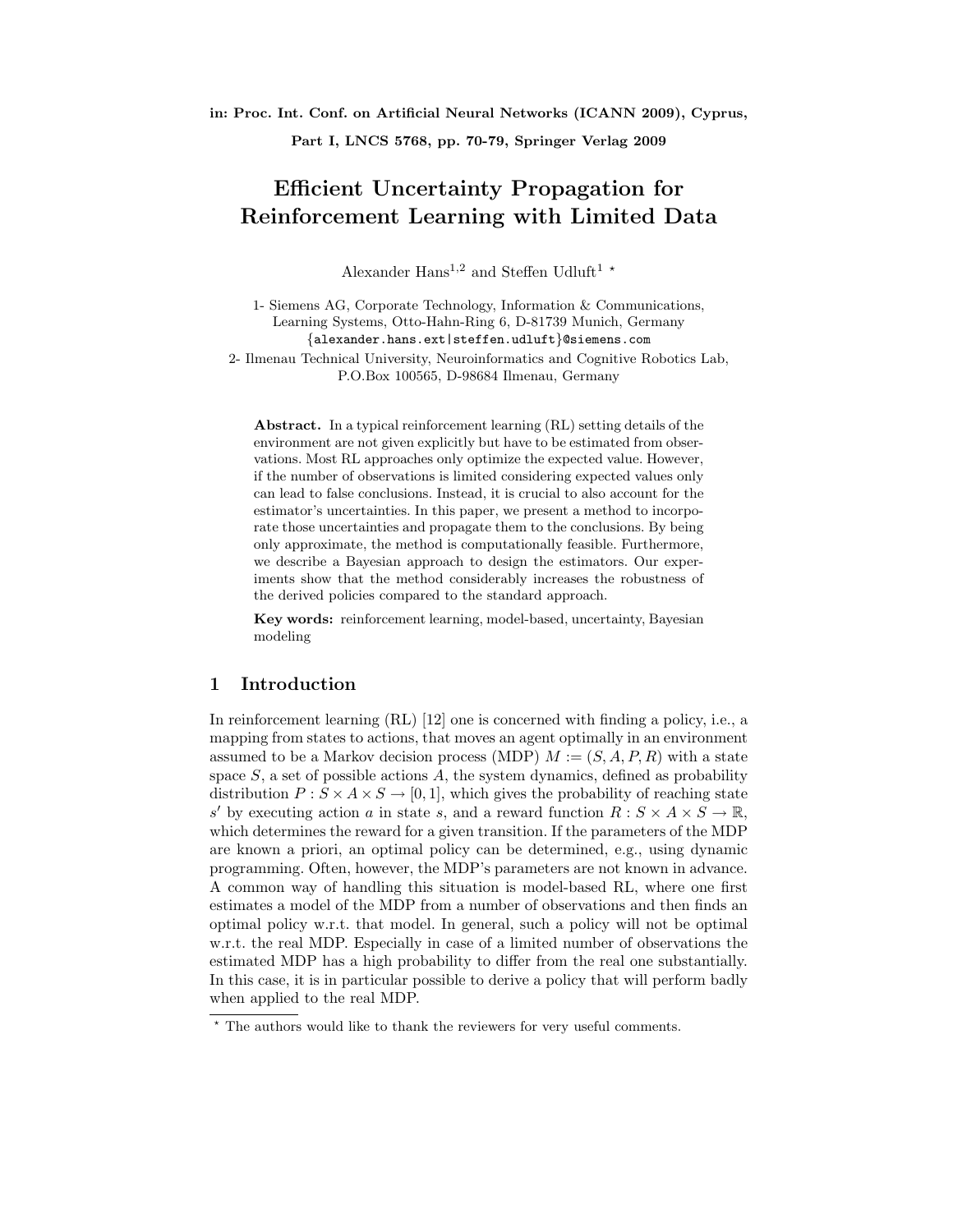By incorporating the model estimators' uncertainties into the determination of the policy it is possible to weaken this problem. In recent work by Schneegass et al. [10] uncertainty propagation (UP) was applied to the Bellman iteration to determine the Q-function's [12] uncertainty and derive uncertainty incorporating policies. While the algorithm described in [10] provides significant advantages over methods not considering uncertainty, it adds a huge computational burden for updating the covariance matrix in each iteration. In this paper, we propose an algorithm called the diagonal approximation of uncertainty incorporating policy iteration (DUIPI) for discrete MDPs that represents an efficient way of using UP to incorporate the model's uncertainty into the derived policy by only considering the diagonal of the covariance matrix. Only considering the diagonal neglects the correlations between the state-action pairs, which in fact are small for many RL problems, where on average different state-action pairs share only little probabilities to reach the same successor states. DUIPI is easier to implement and, most importantly, lies in the same complexity class as the standard Bellman iteration and is therefore computationally much cheaper than the method considering the full covariance matrix. Although some of the results obtained with DUIPI are not as good as those of the full-matrix method, the robustness of the resulting policies is increased considerably, compared to the standard Bellman iteration, which does not regard the uncertainty. In this context it furthermore is advisable to use Bayesian statistics to model the a posteriori distributions of the transition probabilities and rewards in order to access the estimators' uncertainties properly. Additionally, it allows the specification of prior knowledge and the user's belief.

There have already been a number of contributions that consider uncertainties when estimating MDPs. E.g., the framework of robust MDPs has widely been studied (e.g., [8, 1]), in which one assumes that all uncertainties can only lie within a bounded set. One tries to find policies optimizing the worst case within that set, which often results in too conservative policies. Within the context of Bayesian RL, incorporation of prior knowledge about confidence and uncertainty directly into the approached policy is possible. E.g., Engel et al. applied Gaussian processes for policy evaluation by updating a prior distribution over value functions to posteriors by observing samples from the MDP [4, 5]. Ghavamzadeh and Engel presented additional Bayesian approaches to model-free RL [6, 7]. Using Gaussian processes inherently introduces a measure of uncertainty based on the number of samples. When dealing with model-based approaches, however, one starts with a natural local measure of the uncertainty of the transition probabilities and the rewards. In that context, related to the present paper is work by Delage and Mannor [3], who used convex optimization to solve the percentile problem and applied it to the exploration-exploitation trade-off. Model-based interval estimation (MBIE) was also used for efficient exploration by using local uncertainty to derive optimistic exploration policies, e.g., [11].

The remainder of the paper is organized as follows. In sec. 2 we describe how to incorporate knowledge of uncertainty into the Bellman iteration using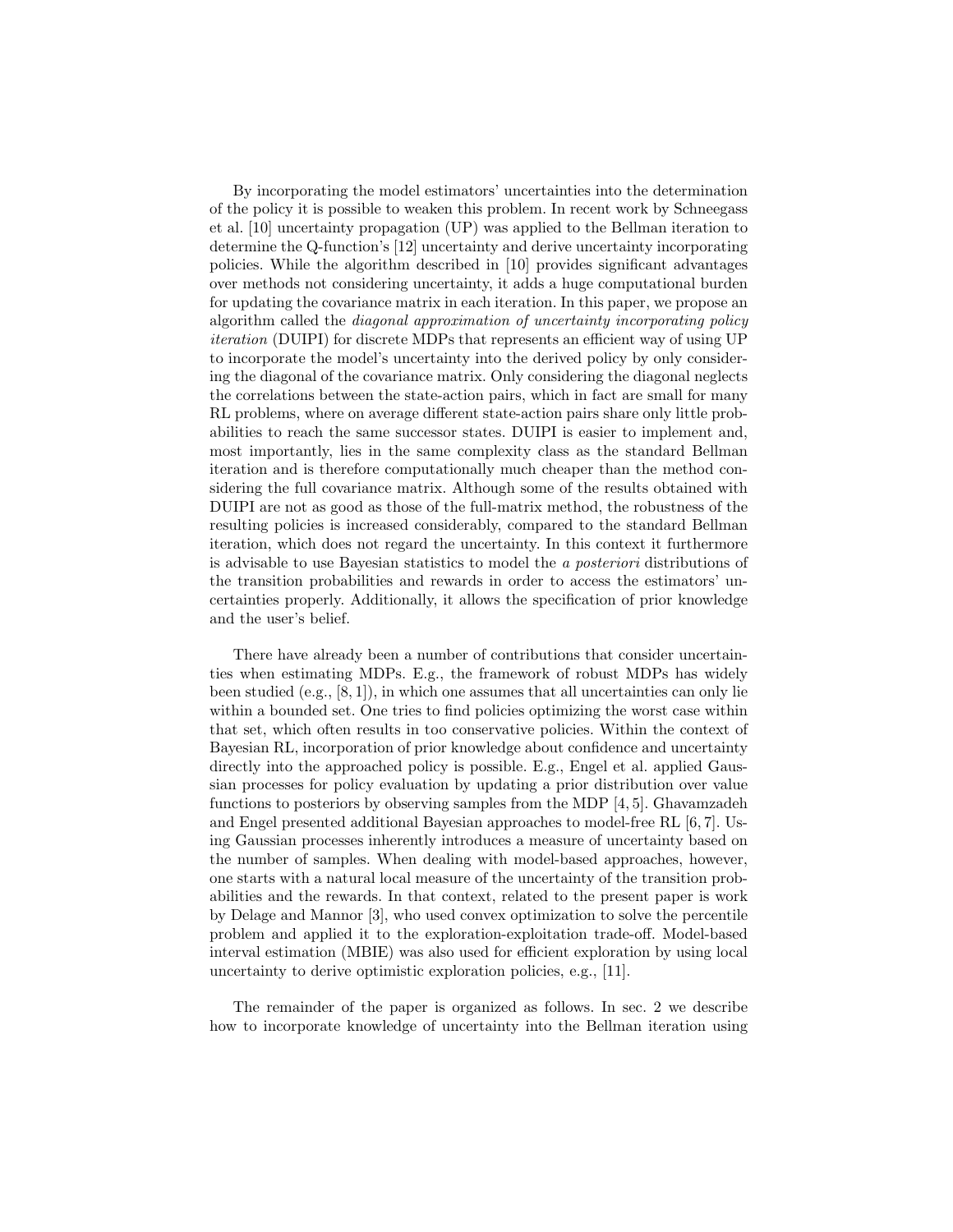UP, sec. 3 presents ways of parameter estimation. Experiments and results are presented in sec. 4. Sec. 5 finishes the paper with a short conclusion.

# 2 Incorporation of Uncertainty

Our notion of uncertainty is concerned with the uncertainty that stems from the ignorance of the exact properties of the real MDP, as they are usually unknown and must be estimated from observations. With an increasing number of observations the uncertainty decreases; in the limit of an infinite number of observations of every possible transition the uncertainty vanishes as the true properties of the MDP are revealed. For a given number of observations the uncertainty depends on the inherent stochasticity of the MDP; if the MDP is known to be completely deterministic, one observation of a transition is sufficient to determine all properties of that transition; the more the MDP is stochastic, the more uncertainty will remain for a fixed number of observations. It is important to distinguish this uncertainty from an MDP's inherent stochasticity.

We want to use the knowledge of uncertainty to determine an optimal Qfunction  $Q^*$  with its uncertainty  $\sigma Q^*$ . In a second step it is then possible to change the Bellman iteration to not only regard a Q-value but also its uncertainty, resulting in a policy that generally prefers actions that have a low probability of leading to an inferior long-term reward.

## 2.1 Determining the Q-Function's Uncertainty

To obtain the Q-function's uncertainty, we use the concept of uncertainty propagation (UP), also known as Gaussian error propagation (e.g., [2]), to propagate the uncertainties of the measurements, i.e., the transition probabilities and the rewards, to the conclusions, i.e., the Q-function and policy. The uncertainty of values  $f(x)$  with  $f: \mathbb{R}^m \to \mathbb{R}^n$  is determined as  $(\sigma f)^2 = \sum_i \left(\frac{\partial f}{\partial x_i}\right)^2 (\sigma x_i)^2$ . The update step of the Bellman iteration,

$$
Q^{m}(s, a) := \sum_{s'} \hat{P}(s'|s, a) \left[ \hat{R}(s, a, s') + \gamma V^{m-1}(s') \right],
$$
 (1)

can be regarded as a function of the estimated transition probabilities  $\hat{P}$  and rewards  $\hat{R}$ , and the Q-function of the previous iteration  $Q^{m-1}$  ( $V^{m-1}$  is a subset of  $Q^{m-1}$ ), that yields the updated Q-function  $Q^m$ . Applying UP to the Bellman iteration, one obtains an update equation for the Q-function's uncertainty:

$$
(\sigma Q^{m}(s, a))^{2} := \sum_{s'} (D_{QQ})^{2} (\sigma V^{m-1}(s'))^{2} + \sum_{s'} (D_{QP})^{2} (\sigma \hat{P}(s'|s, a))^{2} + \sum_{s'} (D_{QR})^{2} (\sigma \hat{R}(s, a, s'))^{2},
$$
\n(2)

$$
D_{QQ} = \gamma \hat{P}(s'|s, a), D_{QP} = \hat{R}(s, a, s') + \gamma V^{m-1}(s'), D_{QR} = \hat{P}(s'|s, a).
$$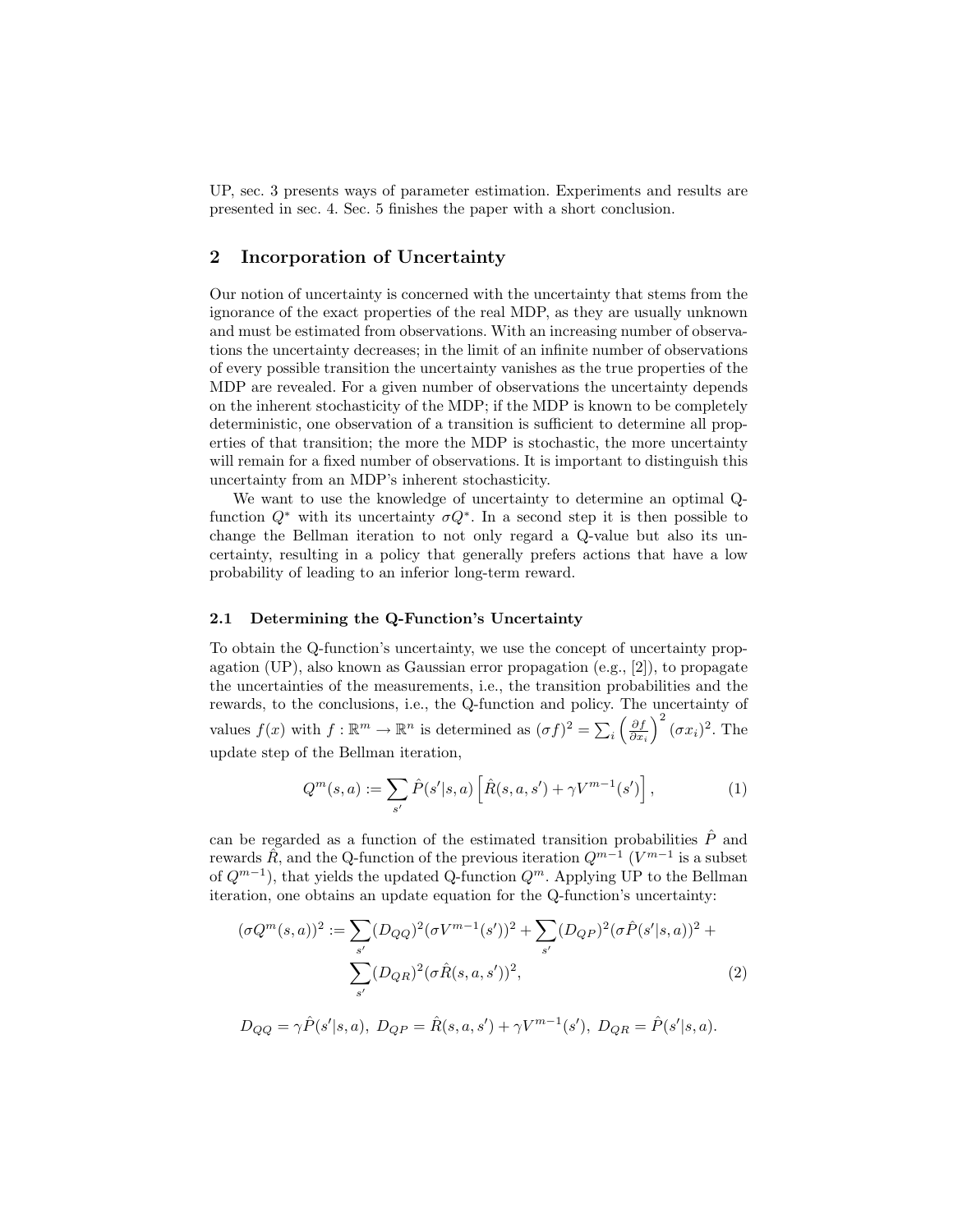$V^m$  and  $\sigma V^m$  have to be set depending on the desired type of the policy (stochastic or deterministic) and whether policy evaluation or policy iteration is performed. E.g., for policy evaluation of a stochastic policy  $\pi$ 

$$
V^m(s) = \sum_a \pi(a|s)Q^m(s, a),\tag{3}
$$

$$
(\sigma V^{m}(s))^{2} = \sum_{a} \pi(a|s)^{2} (\sigma Q^{m}(s,a))^{2}.
$$
 (4)

For policy iteration, according to the Bellman optimality equation and resulting in the Q-function  $Q^*$  of an optimal policy,  $V^m(s) = \max_a Q^m(s, a)$  and  $(\sigma V^{m}(s))^{2} = (\sigma Q^{m}(s, \arg \max_{a} Q^{m}(s, a)))^{2}.$ 

Using the estimators  $\hat{P}$  and  $\hat{R}$  with their uncertainties  $\sigma \hat{P}$  and  $\sigma \hat{R}$  and starting with an initial Q-function  $Q^0$  and corresponding uncertainty  $\sigma Q^0$ , e.g.,  $Q^0 := 0$  and  $\sigma Q^0 := 0$ , through the update equations (1) and (2) the Q-function and corresponding uncertainty are updated in each iteration and converge to  $Q^{\pi}$ and  $\sigma Q^{\pi}$  for policy evaluation and  $Q^*$  and  $\sigma Q^*$  for policy iteration.  $Q^*$  and  $\sigma Q^*$ can be used to obtain the function

$$
Q_u(s, a) = Q^*(s, a) - \xi \sigma Q^*(s, a), \tag{5}
$$

specifying a performance limit which, when the policy  $\pi^*$  is applied to the real MDP, will be exceeded with probability  $Pr(Z(s, a) > Q_u(s, a)) = F(\xi)$ , where Z is the (unknown) Q-function of  $\pi^*$  for the real MDP.  $F(\xi)$  depends on the distribution class of  $Q$ . E.g., if  $Q$  is normally distributed,  $F$  is the distribution function of the standard normal distribution. Note that a policy based on  $Q_u$ , i.e.,  $\pi_u(s) = \arg \max_a Q_u(s, a)$ , does not in general improve the performance limit, as  $Q_u$  considers the uncertainty only for one step. In general,  $Q_u$  does not represent  $\pi_u$ 's Q-function, posing an inconsistency. To use the knowledge of uncertainty for maximizing the performance limit (as opposed to the expectation), the uncertainty needs to be incorporated into the policy-improvement step.

#### 2.2 Uncertainty-Aware Policy Iteration

The policy-improvement step is contained within the Bellman optimality equation as  $\max_a Q^m(s, a)$ . Alternatively, determining the optimal policy in each iteration as

$$
\forall s : \pi^m(s) := \arg \max_{a} Q^m(s, a)
$$
 (6)

and then updating the Q-function using this policy, i.e.,

$$
\forall s, a: Q^m(s, a) := \sum_{s'} \hat{P}(s'|s, a) \left[ \hat{R}(s, a, s') + \gamma Q^{m-1}(s', \pi^{m-1}(s)) \right], \quad (7)
$$

yields the same solution. To determine a so-called *certain*- or  $\xi$ -*optimal* policy that maximizes the performance limit for a given  $\xi$ , the update of the policy must not choose the optimal action w.r.t. to the maximum over the Q-values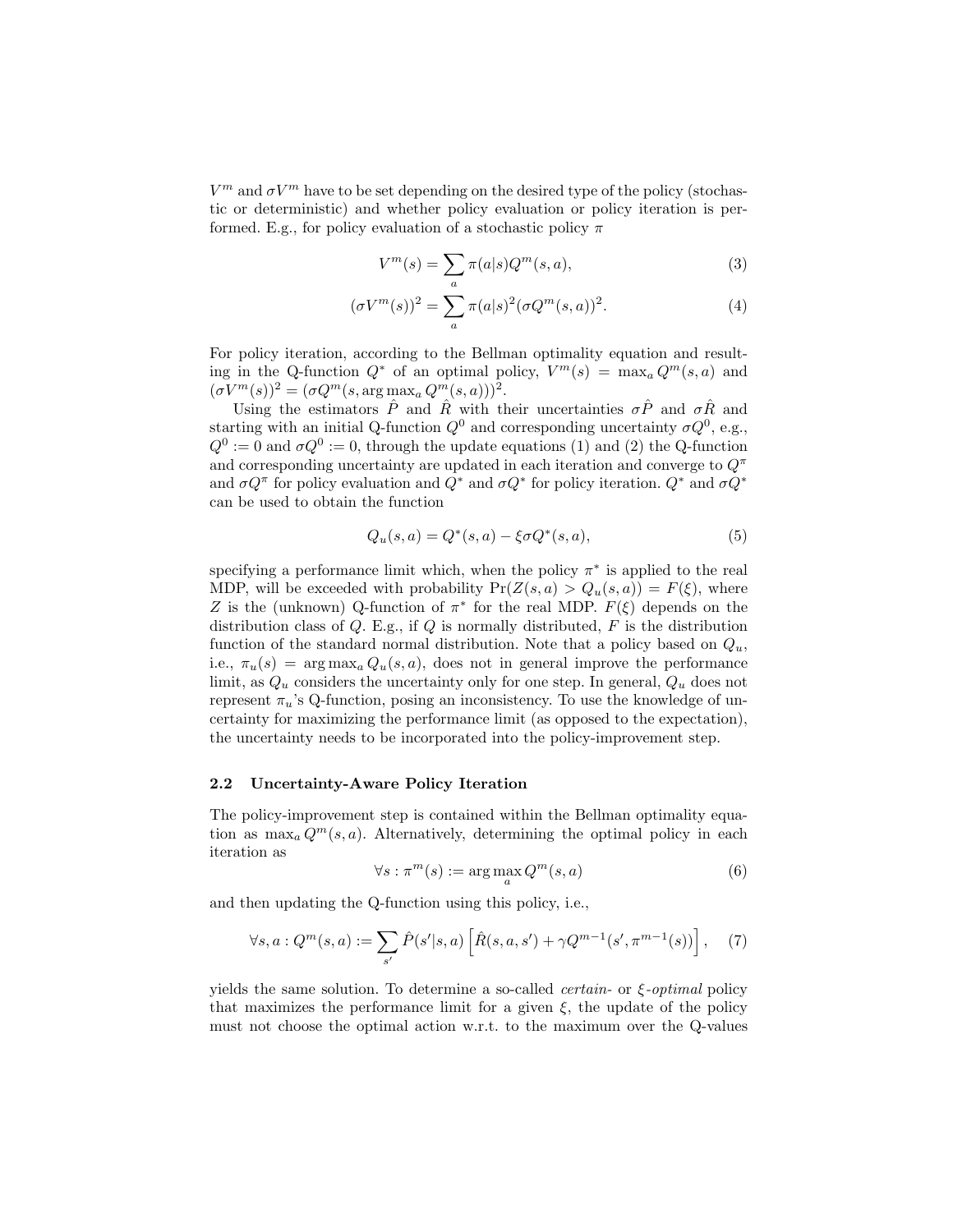of a particular state but the maximum over the Q-values minus their weighted uncertainty:

$$
\forall s: \pi^m(s) := \arg\max_a \left[ Q^m(s, a) - \xi \sigma Q^m(s, a) \right]. \tag{8}
$$

In each iteration, the uncertainty  $\sigma Q^m$  has to be updated as described in sec. 2.1, setting  $V^m$  and  $\sigma V^m$  as for deterministic policy evaluation.

The parameter  $\xi$  controls the influence of the uncertainty on the policy. Choosing a positive ξ yields uncertainty avoiding policies, with increasing  $\xi$  a worst-case optimal policy is approached. A negative  $\xi$  results in uncertainty seeking behavior.

### 2.3 Non-Convergence of DUIPI for Deterministic Policy Iteration

While it has been shown that conventional policy iteration in the framework of MDPs is guaranteed to converge to a deterministic policy [9], for  $\xi$ -optimal policies derived by the algorithm presented in sec. 2.2 this is not necessarily the case. When considering a Q-value's uncertainty for action selection, there are two effects that contribute to an oscillation of the policy and consequently non-convergence of the corresponding Q-function.

First, there is the effect mentioned in [10] of a bias on  $\xi \sigma Q(s, \pi(s))$  being larger than  $\xi \sigma Q(s, a), a \neq \pi(s)$ , if  $\pi$  is the evaluated policy and  $\xi > 0$ . DUIPI is not affected by this problem due to the ignorance of covariances between Q and R. Second, there is another effect (by which DUIPI is affected) causing an oscillation when there is a certain constellation of Q-values and corresponding uncertainties of concurring actions. Consider two actions  $a_1$  and  $a_2$  in a state s with similar Q-values but different uncertainties,  $a_1$  having an only slightly higher Q-value but a larger uncertainty. The uncertainty-aware policy improvement step would alter  $\pi^m$  to choose  $a_2$ , the action with the smaller uncertainty. However, the fact that this action is inferior might only become obvious in the next iteration when the value function is updated for the altered  $\pi^m$  (and now implying the choice of  $a_2$  in s). In the following policy improvement step the policy will be changed back to choose  $a_1$  in s, since now the Q-function reflects the inferiority of  $a_2$ . After the next update of the Q-function, the values for both actions will be similar again, because now the value function implies the choice of  $a_1$  and the bad effect of  $a_2$  affects  $Q(s, a_2)$  only once.

## 2.4 Risk-Reduction by Diversification through Stochastic Policies

With stochastic policies it is possible to construct an update-scheme that is guaranteed to converge, thus solving the problem of non-convergence. Moreover, it is intuitively clear that for  $\xi > 0$   $\xi$ -optimal policies should be stochastic as one tries to decrease the risk of obtaining a low long-term reward (because the wrong MDP has been estimated) by diversification.

The resulting algorithm initializes the policy with equiprobable actions. In each iteration, the probability of the best action according to  $Q_u^m$  (equation (5))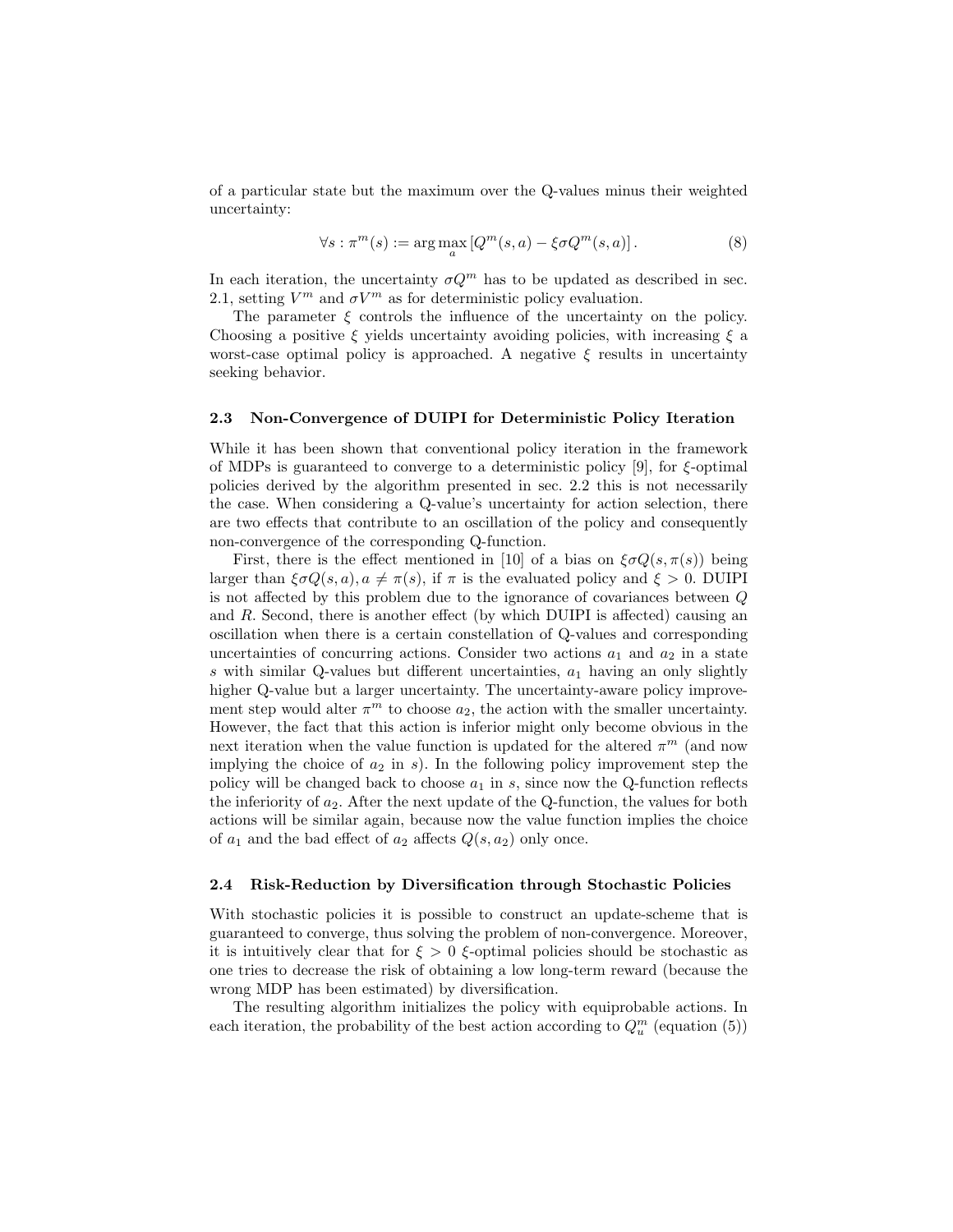is increased by  $1/m$ , m being the current iteration, while the probabilities of all other actions are decreased accordingly:

$$
\forall s, a : \pi^m(a|s) := \begin{cases} \min(\pi^{m-1}(a|s) + 1/m, 1), & \text{if } a = a_{Q_u^{m-1}}(s) \\ \frac{\max(1 - \pi(s, a_{Q_u^{m-1}}(s)) - 1/m, 0)}{1 - \pi(s, a_{Q_u^{m-1}}(s))} \pi^{m-1}(a|s), & \text{otherwise} \end{cases}
$$
(9)

 $a_{Q_u^{m-1}}(s)$  denotes the best action according to  $Q_u^{m-1}$ , i.e,  $a_{Q_u^{m-1}}(s)$  =  $\arg \max_a Q^{m-1}(s, a) - \xi \sigma Q^{m-1}(s, a)$ . Due to the harmonically decreasing change rate convergence as well as reachability of all possible policies are ensured.

# 3 Modeling of Estimators and their Uncertainty

There are several ways of modeling the estimators for the transition probabilities  $P$  and the reward  $R$ . In the following we will present the frequentist approach using relative frequency as well as a Bayesian approach.

## 3.1 Frequentist Estimation

In the frequentist paradigm the relative frequency is used as the expected transition probability. The uncertainty of the according multinomial distribution is assumed to be

$$
(\sigma \hat{P}(s'|s,a))^2 = \frac{\hat{P}(s'|s,a)(1 - \hat{P}(s'|s,a))}{n_{sa} - 1},
$$
\n(10)

where  $n_{sa}$  denotes the number of observed transitions from  $(s, a)$ .

Using the same concept for the rewards and assuming a normal distribution, the mean of all observed rewards of a transition  $(s, a, s')$  is used as reward expectation, their uncertainties are

$$
(\sigma \hat{R}(s, a, s'))^2 = \frac{\text{var}(\hat{R}(s, a, s'))}{n_{sas'} - 1},\tag{11}
$$

with  $n_{sas'}$  being the number of observed transitions  $(s, a, s')$ .

Although the estimation of the transition probabilities using relative frequency usually leads to good results in practice, the corresponding uncertainty estimation is problematic if there are only a few observations, because in that case the uncertainties are often underestimated. For instance, if a specific transition is observed twice out of two tries  $(n_{sas'} = n_{sa} = 2)$ , its uncertainty  $\sigma \hat{P}(s' | s, a) = 0.$ 

## 3.2 Bayesian Estimation

Assuming all transitions from different state-action pairs to be independent of each other and the rewards, the transitions can be modeled as multinomial distributions. In a Bayesian setting, where one assumes a prior distribution over the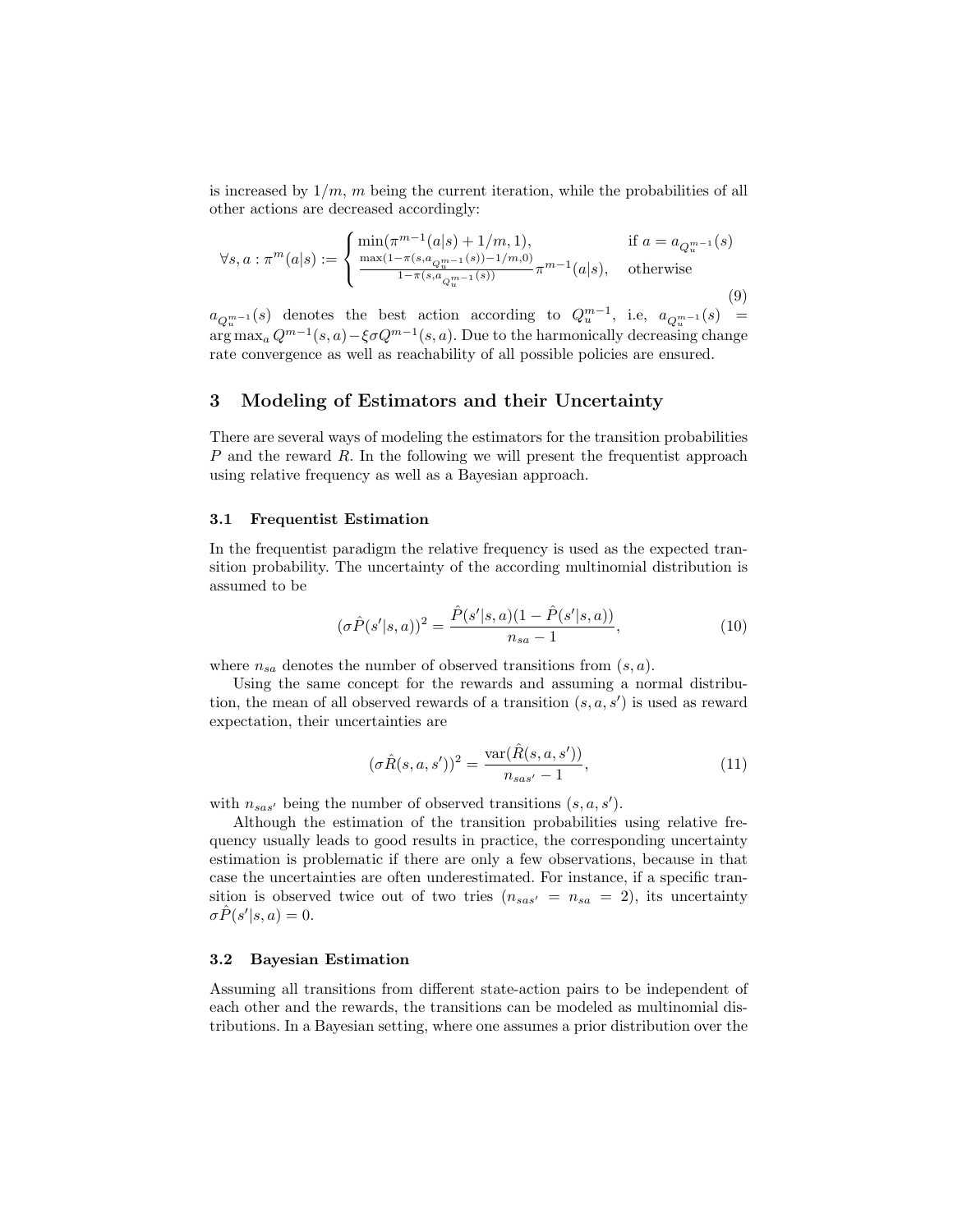parameter space  $P(s_k|s_i, a_j)$  for given i and j, the Dirichlet distribution with density

$$
\Pr(P(s_1|s_i, a_j), \dots, P(s_{|S|}|s_i, a_j))_{\alpha_{ij1}, \dots, \alpha_{ij}|S|} = \frac{\Gamma(\alpha_{ij})}{\prod_{k=1}^{|S|} \Gamma(\alpha_{ijk})} \prod_{k=1}^{|S|} P(s_k|s_i, a_j)^{\alpha_{ijk}-1},
$$
\n(12)

 $\alpha_{ij} = \sum_{k=1}^{|S|} \alpha_{ijk}$ , is a conjugate prior with posterior parameters  $\alpha_{ijk}^d = \alpha_{ijk} + \alpha_{ijk}$  $n_{s_i a_j s_k}, \alpha_{ij}^d = \sum_{k=1}^{|S|} \alpha_{ijk}^d$ . Choosing the expectation of the posterior distribution as the estimator, i.e.,  $\hat{P}(s_k|s_i, a_j) = \alpha_{ijk}^d / \alpha_{ij}^d$ , the uncertainty of  $\hat{P}$  is

$$
(\sigma \hat{P}(s_k|s_i, s_j))^2 = \frac{\alpha_{ijk}^d (\alpha_{i,j}^d - \alpha_{ijk}^d)}{(\alpha_{ij}^d)^2 (\alpha_{ij}^d + 1)}.
$$
\n(13)

Note that  $\alpha_i = 0$  results in a prior that leads to the same estimates and slightly lower uncertainties compared to the frequentist modeling of sec. 3.1. On the other hand, setting  $\alpha_i = 1$  leads to a flat, maximum entropy prior that assumes all transitions from a state to all other states equally probable.

Both settings,  $\alpha_i = 0$  and  $\alpha_i = 1$ , represent extremes that we believe are unreasonable for most applications. Instead, we model our prior belief by setting  $\alpha_i = \frac{m}{|S|}$ , where m is the average number of expected successor states of all stateaction pairs and |S| is the total number of states. This choice of  $\alpha_i$  realizes an approximation of a maximum entropy prior over a subset of the state space with a size of m states. This way most of the probability is "distributed" among any subset of  $m$  states that have actually been observed, the probability of all other (not observed) successor states becomes very low. Compared to the maximum entropy prior with  $\alpha_i = 1$  one needs only a few observations for the actually observed successor states to be much more probable than not observed ones. At the same time, the estimation of the uncertainty is not as extreme as the frequentist one, since having made the same observation twice does not cause the uncertainty to become zero. Estimating  $m$  from the observations can easily be added.

# 4 Experiments

We conducted experiments with DUIPI as presented here and the full-matrix algorithm using the frequentist as well as the Bayesian estimators described in the previous section.<sup>1</sup>

## 4.1 Benchmark: Wet-Chicken 2D

The benchmark problem used was Wet-Chicken 2D, a two-dimensional version of the original Wet-Chicken benchmark [13]. In the original setting a canoeist

 $1$  Source code for the benchmark problem as well as a DUIPI implementation is available at http://ahans.de/publications/icann2009/.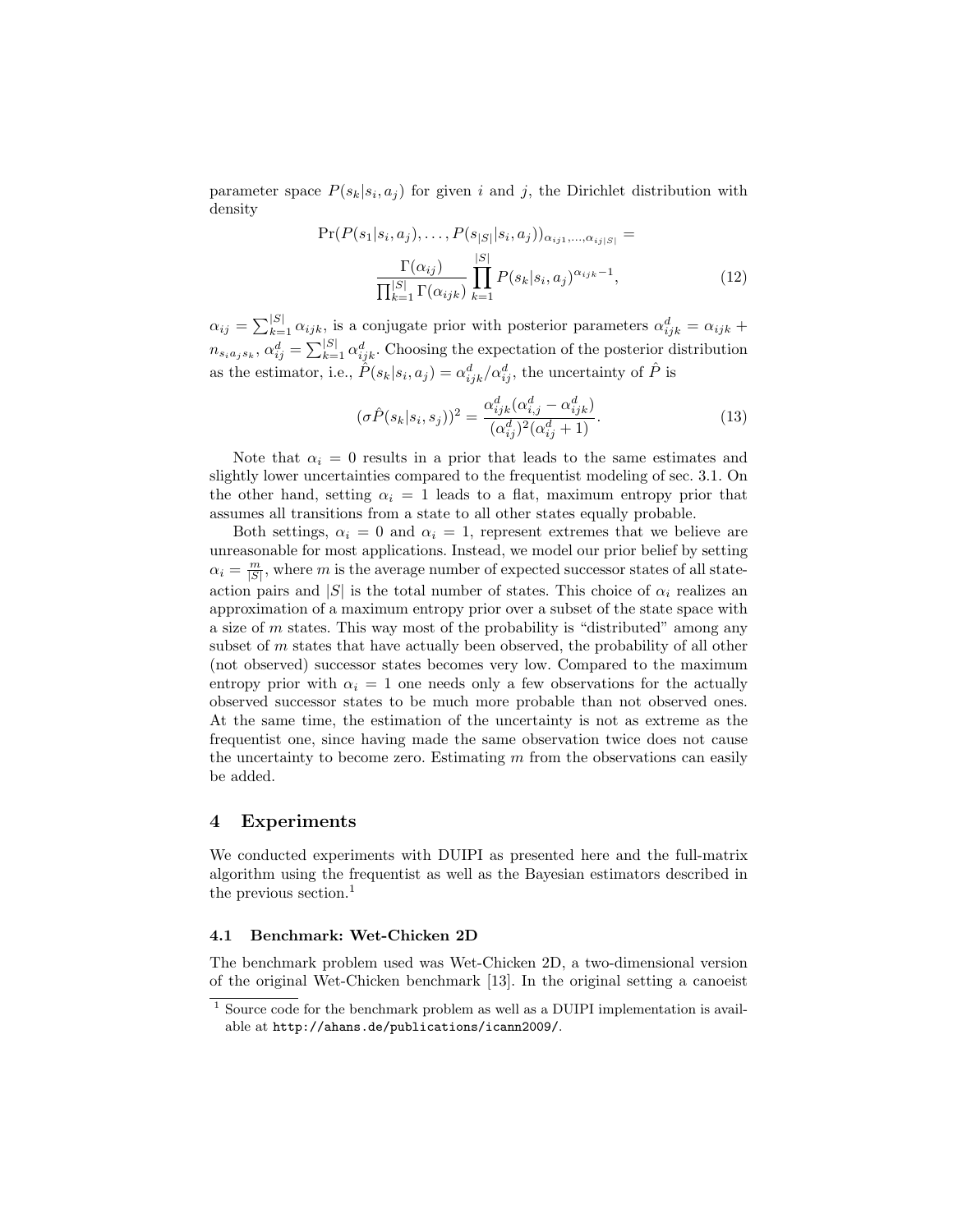

Fig. 1. Performance of policies generated using standard policy iteration ( $\bullet$  marks), DUIPI (black lines), and the full-matrix method [10] (gray lines).  $\xi = 0.5$  is indicated by ' $\times$ ' marks,  $\xi = 1$  by '+' marks. Solid lines represent policies generated using frequentist estimators, dashed lines represent policies generated using Bayesian estimation.

paddles on a one-dimensional river with length l and flow velocity  $v = 1$ . At position  $x = l$  of the river there is a waterfall. Starting at position  $x = 0$  the canoeist has to try to get as near as possible to the waterfall without falling down. If he falls down, he has to restart at position  $x = 0$ . The reward increases linearly with the proximity to the waterfall and is given by  $r = x$ . The canoeist has the possibility to drift  $(x-0+v=x+1)$ , to hold the position  $(x-1+v=x)$ , or to paddle back  $(x - 2 + v = x - 1)$ . River turbulence of size  $s = 2.5$  causes the state transitions to be stochastic. Thus, after having applied the canoeist's action to his position (also considering the flow of the river), the new position is finally given by  $x' = x + n$ , where  $n \in [-s, s]$  is a uniformly distributed random value. For the two-dimensional version the river is extended by a width w. Accordingly, there are two additional actions available to the canoeist, one to move the canoe to the left and one to move it to the right by one unit. The position of the canoeist is now denoted by  $(x, y)$ , the (re-)starting position is  $(0, 0)$ . The velocity of the flow v and the amount of turbulence s depend on y:  $v = 3y/w$  and  $s = 3.5 - v$ . In the discrete problem setting, which we use here,  $x$  and  $y$  are always rounded to the next integer value. While on the left edge of the river the flow velocity is zero, the amount of turbulence is maximal; on the right edge there is no turbulence (in the discrete setting), but the velocity is too high to paddle back.

## 4.2 Results

We performed experiments with a river size of  $10x10$  (100 states) and  $20x20$  (400 states). For both settings a fixed number of observations was generated using random exploration. The observations were used as input to generate policies using the different algorithms. The discount factor was chosen as  $\gamma = 0.95$ . Each resulting policy was evaluated over 100 episodes with 1000 steps each. The results are summarized in fig. 1 (averaged over 100 trials). For clarity only the results of stochastic policies are shown (except for  $\xi = 0$ , i.e., standard policy iteration), they performed better than the deterministic ones in all experiments. Usually a method like DUIPI aims at quantile optimization, i.e., reducing the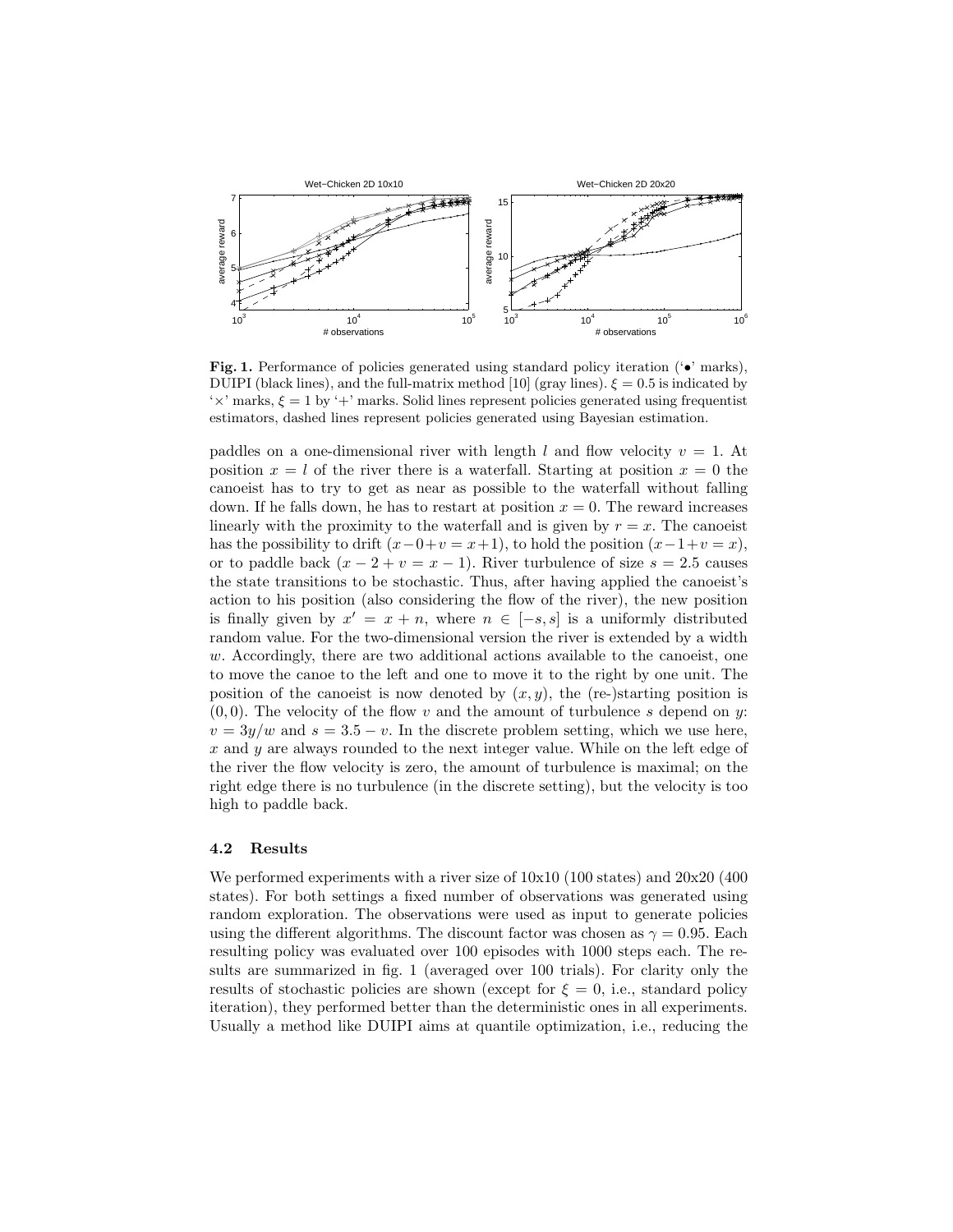

**Fig. 2.** Left: histograms of average rewards of  $10^4$  policies with  $\xi = 0$  (solid),  $\xi = 1$ (dashed), and  $\xi = 2$  (dotted). For the generation of each policy  $4 \times 10^4$  observations were used. Right: mean (solid) and 0.1-quantile (dashed) average rewards of policies with  $\xi = 0$  (' $\bullet$ ' marks),  $\xi = 0.5$  (' $\times$ ' marks), and  $\xi = 1$  ('+' marks).

probability of generating very poor policies at the expense of a lower expected average reward. However, in some cases it is even possible to increase the expected performance, when the MDP exhibits states that are rarely visited but potentially result in a high reward. For Wet-Chicken states near the waterfall have those characteristics. An uncertainty unaware policy would try to reach those states if there are observations leading to the conclusion that the probability of falling down is low, which in fact is high. In [10] this is reported as "border-phenomenon", which by our more general explanation is included. Due to this effect it is possible to increase the average performance using uncertainty aware methods for policy generation, which can be seen from the figure. For small numbers of observations and high ξ-values DUIPI performs worse as in those situations the action selection in the iteration is dominated by the uncertainty of the Q-values and not the Q-values themselves. This leads to a preference of actions with low uncertainty, the Q-values play only a minor role. This effect is increased by the fact that due to random exploration most observations are near the beginning of the river, where the immediate reward is low. Using a more intelligent exploration scheme could help to overcome this problem. Due to the large computational and memory requirements the full-matrix method could not be applied to the problem with river size 20x20. Moreover, results of the full-matrix version with Bayesian estimation are not shown as they would not have been distinguishable in the figure.

Fig. 2 compares uncertainty aware and unaware methods. Considering the uncertainty reduces the amount of poor policies and even increases the expected performance ( $\xi = 0.5$ ). Setting  $\xi = 1$  results in an even lower probability for poor policies at the expense of a lower expected average reward.

Table 1. Computation times to generate a policy using a single core of an Intel Core 2 Quad Q9550 processor.

|              |           | method   Wet-Chicken $5x5$  Wet-Chicken $10x10$  Wet-Chicken $20x20$ |          |
|--------------|-----------|----------------------------------------------------------------------|----------|
| full-matrix  | $5.61$ s  | $1.1 \times 10^3$ s                                                  |          |
| <b>DUIPI</b> | $0.002$ s | $0.034$ s                                                            | $1.61$ s |